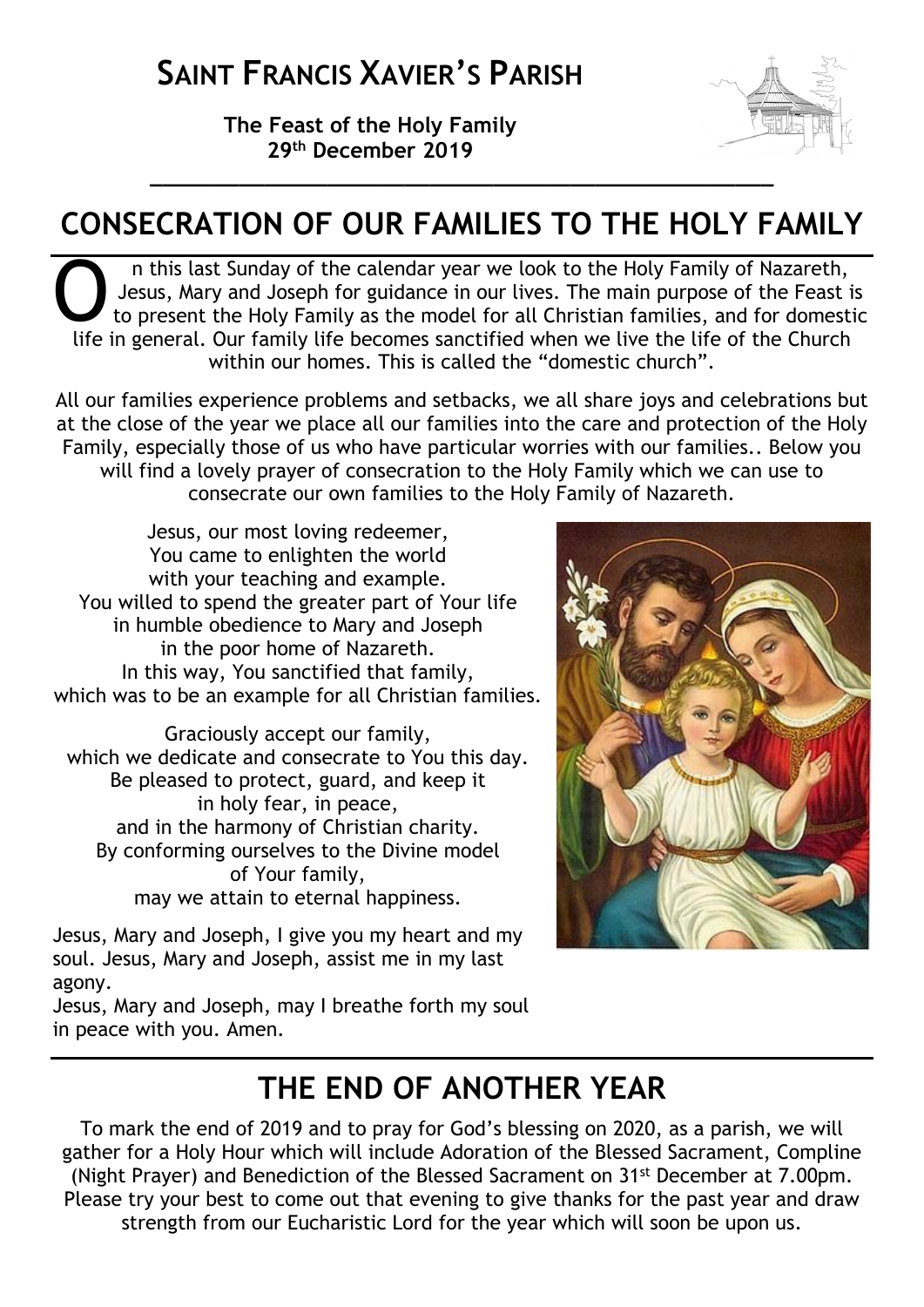## **CHRISTMAS 2019**

Father Seàn and Deacon Jim thank all those who worked so generously to prepare our church for Christmas – the cleaners, the florist, those who constructed the Crib and Christmas Tree and those who gave a helping hand in any way to make the church so beautiful for the celebration of the Nativity of the Lord.

We also thank all who had a hand in organising the liturgies of Christmas and those who had an active part in the Masses – our Readers and Extraordinary Ministers of Holy Communion, our Altar Servers, MC's and Sacristans, the choir and the organist.

We cannot forget to acknowledge the congregation - for without you, where would we be? Thank you for turning out in such great numbers to celebrate Christmas in Saint Francis Xavier Parish. It was lovely to welcome visitors as well as parishioners.

It is also worth mentioning and noting how well you all responded to the opportunities for Confession in the days leading up to Christmas Day.

May God bless each one of you for all you do for our parish.

### **SAINT MARGARET'S CHILDREN AND FAMILY CARE SOCIETY**

As is customary at this time of year, the box for Saint Margaret's will be found beside the crib for us to donate to the wonderful work of Britain's only Catholic Adoption Agency. Please be as generous as you always are to this cause.

### **THANK YOU**

Fr Seàn and Deacon Jim thank you for the many Christmas Cards received and Christmas Masses being offered for them. Your thoughtfulness and kindness are deeply appreciated.

We also thank you for the Christmas gifts received over the past week. We are very blessed to have been shown so much kindness.

Finally, Fr Wyllie would like to thank you all for the way you have welcomed him to the parish over the past few weeks. He is very grateful to all of you for your support and encouragement. Fr Wyllie will offer Mass for all of you as a token of his appreciation.

## **OUR LADY & SAINT FRANCIS PRIMARY SCHOOL**

Children who attain the age of 5 years between 1st March 2020 and 28th February 2021 should register for school during the week beginning Monday 13<sup>th</sup> January to Friday 17<sup>th</sup> January 2020. Registration will be available daily, Monday to Friday, from 1.30pm to 3.00pm. Parents who wish to register should bring along the child's Birth Certificate, current Council Tax bill and Baptismal Certificate where available. Please note that all children should enrol in their designated catchment area school where advice will be given regarding placing requests. Please pass the above registration arrangements to any friends or neighbours who have children of age to start school in August 2020.

### **JUSTICE AND PEACE SCOTLAND**

In Scotland the Day of Prayer for Peace takes place on Sunday 5<sup>th</sup> January, the Feast of the Epiphany. A letter from Bishop Nolan, the President of the Justice & Peace Commission, will be read at all Masses next weekend. A Second Collection will be taken up at all Masses next weekend for the work of Justice & Peace.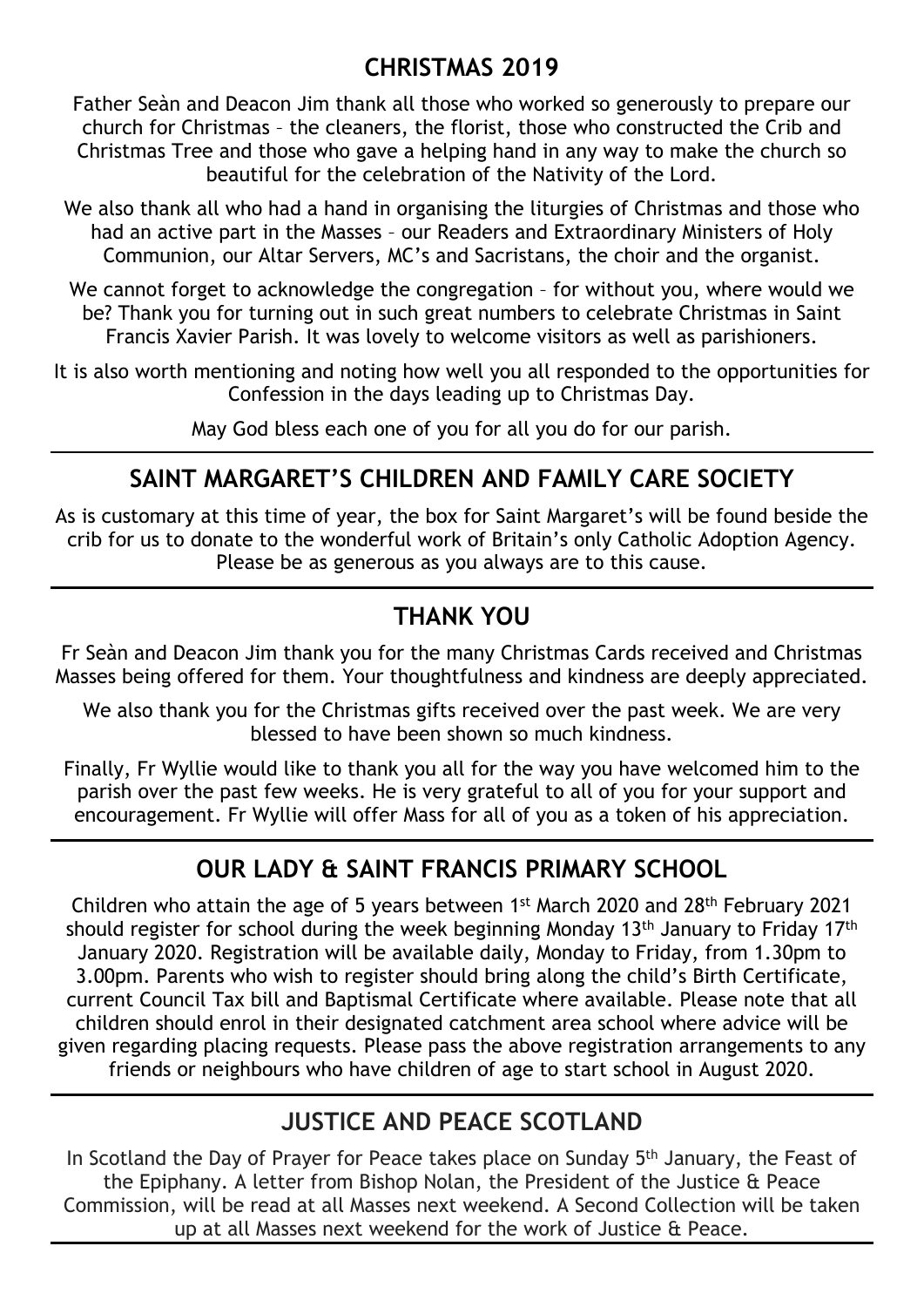#### **PLEASE REMEMBER THE FOLLOWING PEOPLE IN YOUR PRAYERS THIS WEEK**

**RECENTLY DEAD –** Linda Clark, Jim Mallaghan, Tommy Donnelly

**MONTHS MIND, ANNIVERSARIES, AND BIRTHDAY REMEMBRANCES —** Elizabeth Carr, Mrs E Toner, Rev. Fr. Michael Sadowski, Jim Mays, The Docherty Family,

**Intimations for inclusion should reach the Chapel House by 7pm on a Thursday evening**

### **THIS WEEK IN SAINT FRANCIS XAVIER PARISH**

#### **SUNDAY 29TH DECEMBER**

9.00am Holy Mass for the Feast of the Holy Family 11.00am Solemn Mass for the Feast of the Holy Family

#### **MONDAY 30TH DECEMBER**

10.00am Holy Mass

#### **TUESDAY 31ST DECEMBER**

10.00am Holy Mass 7.00pm Holy Hour with Adoration, Compline & Benediction

#### **WEDNESDAY 1ST JANUARY**

**11.00am Solemn Holy Mass for the Solemnity of Mary, Mother of God**

#### **THURSDAY 2ND JANUARY**

11.00am Holy Mass

#### **FRIDAY 3RD JANUARY**

11.00am Holy Mass

#### **SATURDAY 4TH JANUARY**

| 11.00am            | Holy Mass                                |
|--------------------|------------------------------------------|
| 4.14pm             | Confessions until 4.45pm                 |
| 5.00 <sub>pm</sub> | Vigil Mass for the Feast of the Epiphany |

#### **WEEKLY OFFERINGS FOR SUNDAY 22ND DECEMBER - £1940.00** Sincere thanks for your generosity to our Parish

**CHRISTMAS COLLECTION FOR 24TH/25TH DECEMBER - £4382.00**

|                                       |                                                           | <b>CONTACT US</b>                         |  |
|---------------------------------------|-----------------------------------------------------------|-------------------------------------------|--|
| <b>CLERGY</b>                         | Rev. Fr. Seàn G. Wyllie, Pro Tempore                      |                                           |  |
|                                       | frwyllie@rcdom.org.uk.                                    |                                           |  |
|                                       | Rev. Mr Jim Aitken, Permanent Deacon                      |                                           |  |
|                                       | chancellor@rcdom.org.uk                                   |                                           |  |
| <b>ADDRESS</b>                        | Saint Francis Xavier's Church, Taylor Ave, Carfin ML1 5AJ |                                           |  |
| <b>TELEPHONE</b>                      | 01698 263308                                              | <b>SCOTTISH CHARITIES NUMBER SC 01104</b> |  |
| <b>EMAIL</b>                          | stfrancisxavier@rcdom.org.uk                              |                                           |  |
| <b>WEBSITE</b>                        | www.carfingrotto.org                                      |                                           |  |
| <b>CHILD PROTECTION CO-ORDINATORS</b> |                                                           | Elizabeth McMahon & Geraldine Battersby   |  |